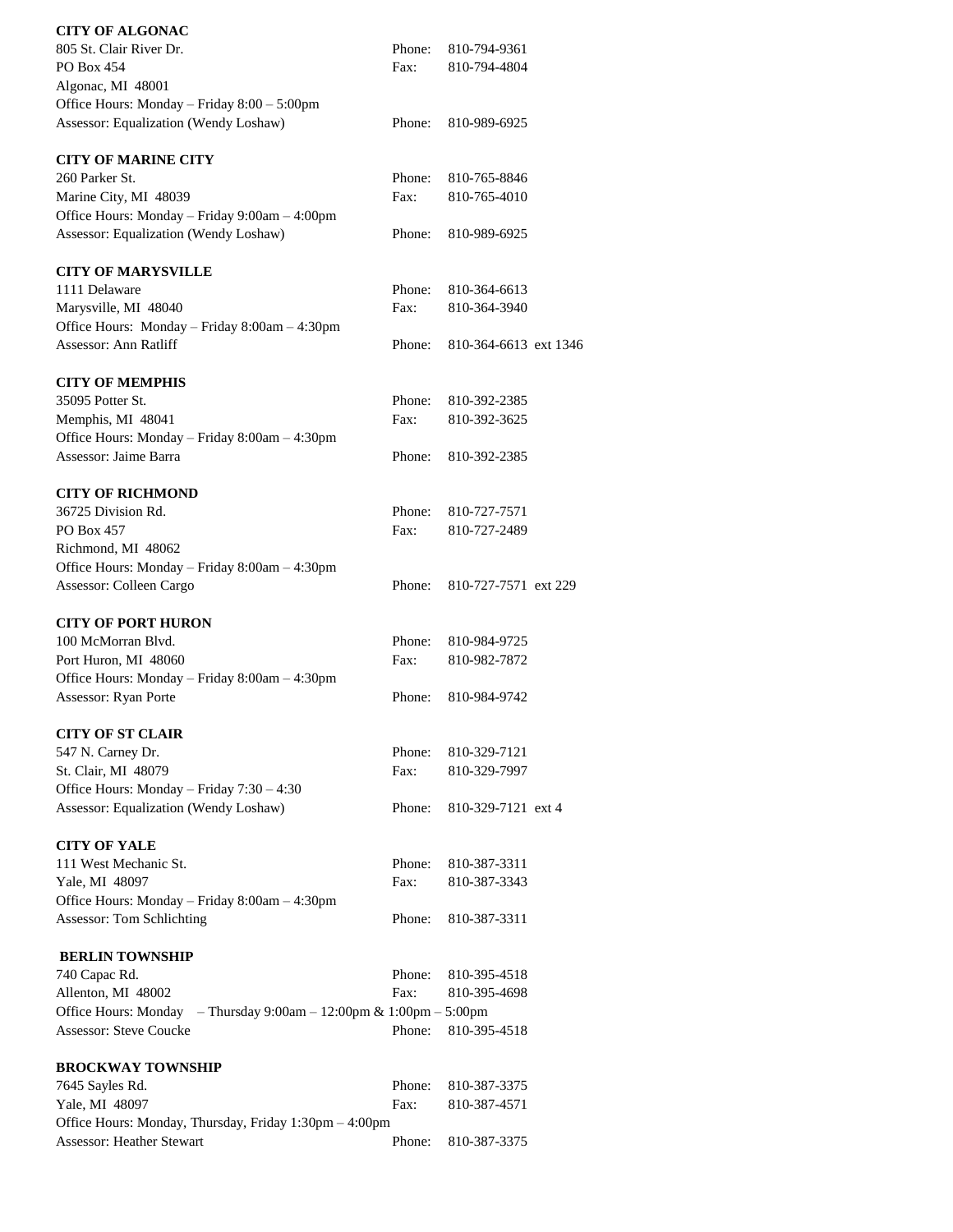| <b>BURTCHVILLE TOWNSHIP</b>                                                          |        |                       |  |
|--------------------------------------------------------------------------------------|--------|-----------------------|--|
| 4000 Burtch Rd.                                                                      | Phone: | 810-385-5577          |  |
| Lakeport, MI 48059                                                                   | Fax:   | 810-385-8551          |  |
| Office Hours: Monday - Thursday 8:00am - 4:00pm                                      |        |                       |  |
| <b>Assessor: Shelly Baumeister</b>                                                   | Phone: | 810-385-5577          |  |
| <b>CASCO TOWNSHIP</b>                                                                |        |                       |  |
| 4512 Meldrum Rd.                                                                     | Phone: | 586-727-7524          |  |
| Casco, MI 48064                                                                      | Fax:   | 586-727-3034          |  |
| Office Hours: Monday - Thursday 9:00am - 3:30pm                                      |        |                       |  |
| Assessor: Shelly Baumeister                                                          | Phone: | 586-727-7524          |  |
| <b>CHINA TOWNSHIP</b>                                                                |        |                       |  |
| 4560 Indian trail                                                                    | Phone: | 810-765-1145          |  |
| China, MI 48054                                                                      | Fax:   | 810-765-4080          |  |
| Office Hours: Monday - Thursday 8:00am - 5:00pm                                      |        |                       |  |
| Assessor: AAS - Jaime Barra                                                          | Phone: | 810-765-1145 ext 204  |  |
| <b>CLAY TOWNSHIP</b>                                                                 |        |                       |  |
| 4710 Pte. Tremble (use Clay Twp for the city)                                        | Phone: | 810-794-9303          |  |
| Clay Twp, MI 48001                                                                   | Fax:   | 810-794-1964          |  |
| PO Box 429 (use Algonac for the city)                                                |        |                       |  |
| Office Hours: Monday - Thursday 8:00am - 6:00pm                                      |        |                       |  |
| Assessor: Cheri Lawton                                                               | Phone: | 810-794-9303 ext 1    |  |
| <b>CLYDE TOWNSHIP</b>                                                                |        |                       |  |
| 3350 Vincent Rd.                                                                     | Phone: | 810-985-7258          |  |
| North Street, MI 48049                                                               | Fax:   | 810-985-3065          |  |
| Office Hours: Monday - Friday 8:00am - 4:00pm                                        |        |                       |  |
| Assessor: Elisha Messina                                                             | Phone: | 810-985-7258          |  |
| <b>COLUMBUS TOWNSHIP</b>                                                             |        |                       |  |
| 1732 Bauman Rd.                                                                      | Phone: | 586-727-2055          |  |
| Columbus, MI 48063                                                                   | Fax:   | 586-727-9871          |  |
| Office Hours: Monday - Thursday 9:00am - 2:00pm                                      |        |                       |  |
| Assessor: AAS (Ses Cianferra)                                                        | Phone: | 586-727-2055          |  |
| <b>COTTRELLVILLE TOWNSHIP</b>                                                        |        |                       |  |
| 7008 Marsh Rd.                                                                       | Phone: | 810-765-4730          |  |
| Cottrellville, MI 48039                                                              | Fax:   | 810-765-2203          |  |
| Office Hours: Monday 9:00am - 5:00pm, Tuesday-Thursday 9:00am - 12:00pm              |        |                       |  |
| Assessor: Barb Schutt:                                                               | Phone: | 810-765-4730          |  |
| <b>EAST CHINA TOWNSHIP</b>                                                           |        |                       |  |
| 5111 River Rd.                                                                       | Phone: | 810-765-8879          |  |
| East China, MI 48054                                                                 | Fax:   | 810-765-1408          |  |
| Office Hours: Monday - Friday 8:00am - 4:30pm                                        |        |                       |  |
| Assessor: AAS - Jaime Barra                                                          | Phone: | 810-767-8879 ext 111  |  |
| <b>EMMETT TOWNSHIP</b>                                                               |        |                       |  |
| 11100 Dunnigan Rd.                                                                   | Phone: | 810-384-8070          |  |
| Emmett, MI 48022                                                                     | Fax:   | 810-384-6138          |  |
| Office Hours: Monday 9:00am - 1:00pm, Wednesday 1:00 - 4:00pm, Friday 9:00 - 12:00pm |        |                       |  |
| Assessor: Elisha Messina                                                             | Phone: | 810-384-8070 ext 22   |  |
| <b>FORT GRATIOT TOWNSHIP</b>                                                         |        |                       |  |
| 3720 Keewahdin Rd.                                                                   | Phone: | 810-385-4489          |  |
| Fort Gratiot, MI 48059                                                               | Fax:   | 810-385-9010          |  |
| Office Hours: Monday - Friday 8:00am - 4:30pm                                        |        |                       |  |
| Assessor: Lisa Shagena                                                               | Phone: | 810-385-4489 ext 1101 |  |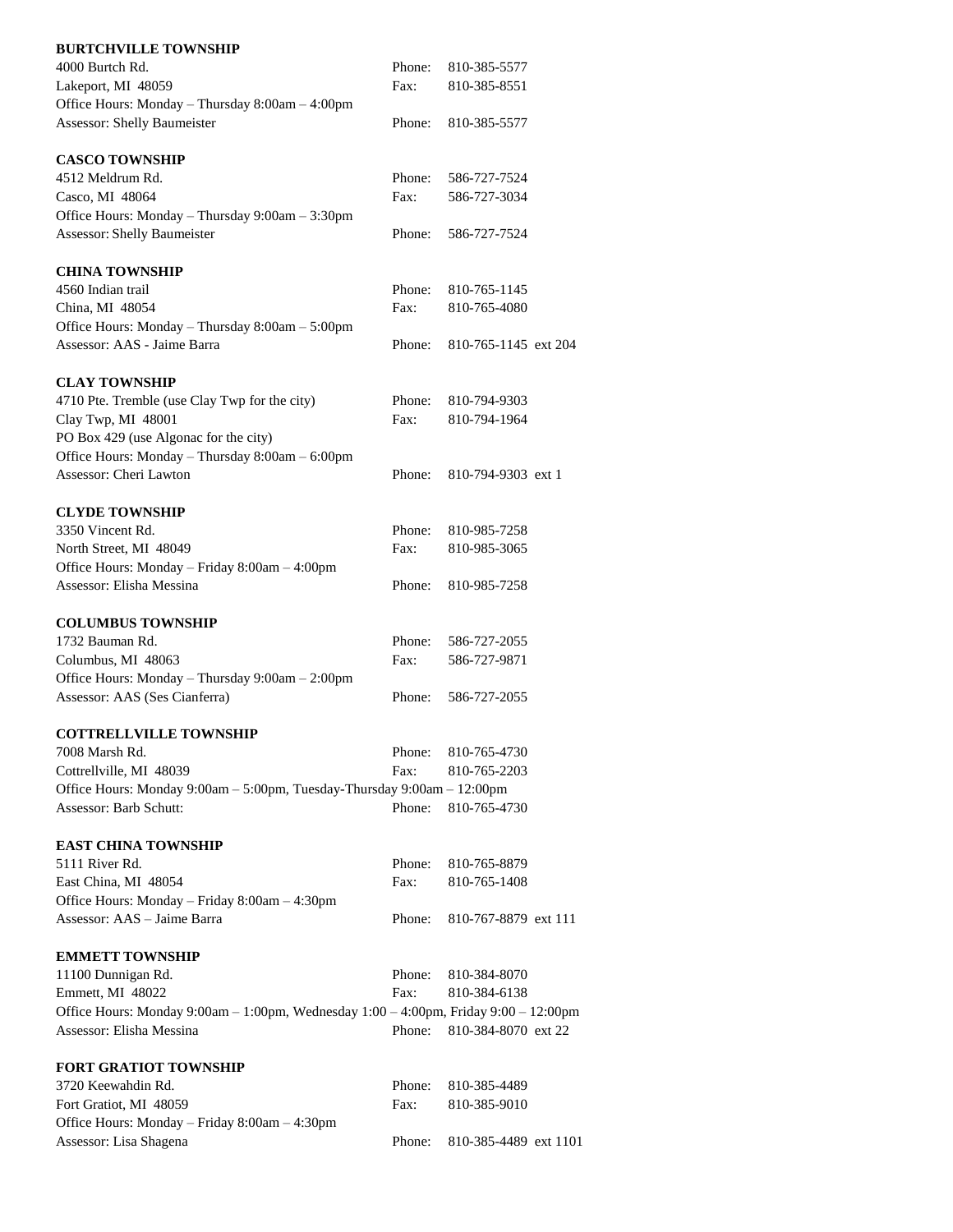| <b>GRANT TOWNSHIP</b>                                                                                    |        |                      |
|----------------------------------------------------------------------------------------------------------|--------|----------------------|
| 7942 Wildcat Rd.                                                                                         | Phone: | 810-327-6775         |
| Jeddo, MI 48032                                                                                          | Fax:   | 810-327-1133         |
| Office Hours: Monday, Wednesday, Friday 9am - 5:00pm                                                     |        |                      |
| Assessor: Elisha Messina                                                                                 | Phone: | 810-327-6775         |
| <b>GREENWOOD TOWNSHIP</b>                                                                                |        |                      |
| 9025 Yale Rd.                                                                                            | Phone: | 810-387-4044         |
| Greenwood, MI 48006                                                                                      | Fax:   | 810-387-4999         |
| Office Hours: Tuesday 8:30am to 2:00pm, Wednesday 8:30am - 6:00pm, Thursday 8:30am - 2:00pm, Friday 10-2 |        |                      |
| Assessor: AAS - Jaime Barra                                                                              | Phone: | 810-387-4044         |
| <b>IRA TOWNSHIP</b>                                                                                      |        |                      |
| 7085 Meldrum Rd.                                                                                         | Phone: | 586-725-0263         |
| Fair Haven, MI 48023                                                                                     | Fax:   | 586-725-8790         |
| Office Hours: Monday - Thursday 7:00am -5:00pm                                                           |        |                      |
| Assessor: Roxanne Reeder                                                                                 |        |                      |
|                                                                                                          | Phone: | 586-725-0263 ext 104 |
| <b>KENOCKEE TONWSHIP</b>                                                                                 |        |                      |
| 4420 Kilgore Rd.                                                                                         | Phone: | 810-324-6126         |
| Avoca, MI 48006                                                                                          | Fax:   | 810-324-9556         |
| Office Hours: Monday - Wednesday 9:00am - 5:00pm, Thursday 12:00pm - 5:30pm                              |        |                      |
| Assessor: Heather Stewart                                                                                | Phone: | 810-324-6126         |
| <b>KIMBALL TOWNSHIP</b>                                                                                  |        |                      |
| 2160 Wadhams Rd.                                                                                         | Phone: | 810-987-9797         |
|                                                                                                          | Fax:   | 810-982-2342         |
| Kimball, MI 48074                                                                                        |        |                      |
| Office Hours: Monday - Friday 8:00am - 4:30pm                                                            |        |                      |
| <b>Assessor: Shawn Biernat</b>                                                                           | Phone: | 810-987-9797 ext 128 |
| <b>LYNN TOWNSHIP</b>                                                                                     |        |                      |
| 13995 Yale Rd.                                                                                           | Phone: | 810-387-3358         |
| Yale, MI 48097                                                                                           | Fax:   | 810-387-3359         |
| Office Hours: Treas: By appt.                                                                            |        |                      |
| <b>Assessor: Heather Stewart</b>                                                                         | Phone: | 810-956-7318         |
| <b>MUSSEY TOWNSHIP</b>                                                                                   |        |                      |
| 135 N. Main St.                                                                                          | Phone: | 810-395-4915         |
|                                                                                                          |        | 810-395-7182         |
| Capac, MI 48014                                                                                          | Fax:   |                      |
| Office Hours: Monday - Thursday 9:00am - 12:00pm & 1:00pm - 4:00pm                                       |        |                      |
| Assessor: Doug Okorowski                                                                                 | Phone: | 810-395-4915         |
| PORT HURON TOWNSHIP                                                                                      |        |                      |
| 3800 Lapeer Rd.                                                                                          | Phone: | 810-987-6600         |
| Port Huron, MI 48060                                                                                     | Fax:   | 810-987-6712         |
| Office Hours: Monday - Friday 8:30am - 4:30pm                                                            |        |                      |
| Assessor: Equalization (Kim Riedel)                                                                      | Phone: | 810-989-6925         |
|                                                                                                          |        |                      |
| <b>RILEY TOWNSHIP</b>                                                                                    |        |                      |
| 13042 Belle River Rd.                                                                                    | Phone: | 810-392-2326         |
| Riley, MI 48041                                                                                          | Fax:   | 810-392-2918         |
| Office Hours: Monday – Wednesday $9:00am - 5:00pm \&$ Thurs $9:00am - 3:00pm$                            |        |                      |
| Assessor: Steve Coucke                                                                                   | Phone: | 810-392-2326         |
|                                                                                                          |        |                      |
| <b>ST CLAIR TOWNSHIP</b>                                                                                 |        |                      |
| 1539 S. Bartlett Rd.                                                                                     | Phone: | 810-329-9042         |
| St. Clair, MI 48079                                                                                      | Fax:   | 810-329-1198         |
| Office Hours: Monday - Friday 8:00am - 4:30pm                                                            |        |                      |
| Assessor: Heather Stewart                                                                                | Phone: | 810-329-9042         |